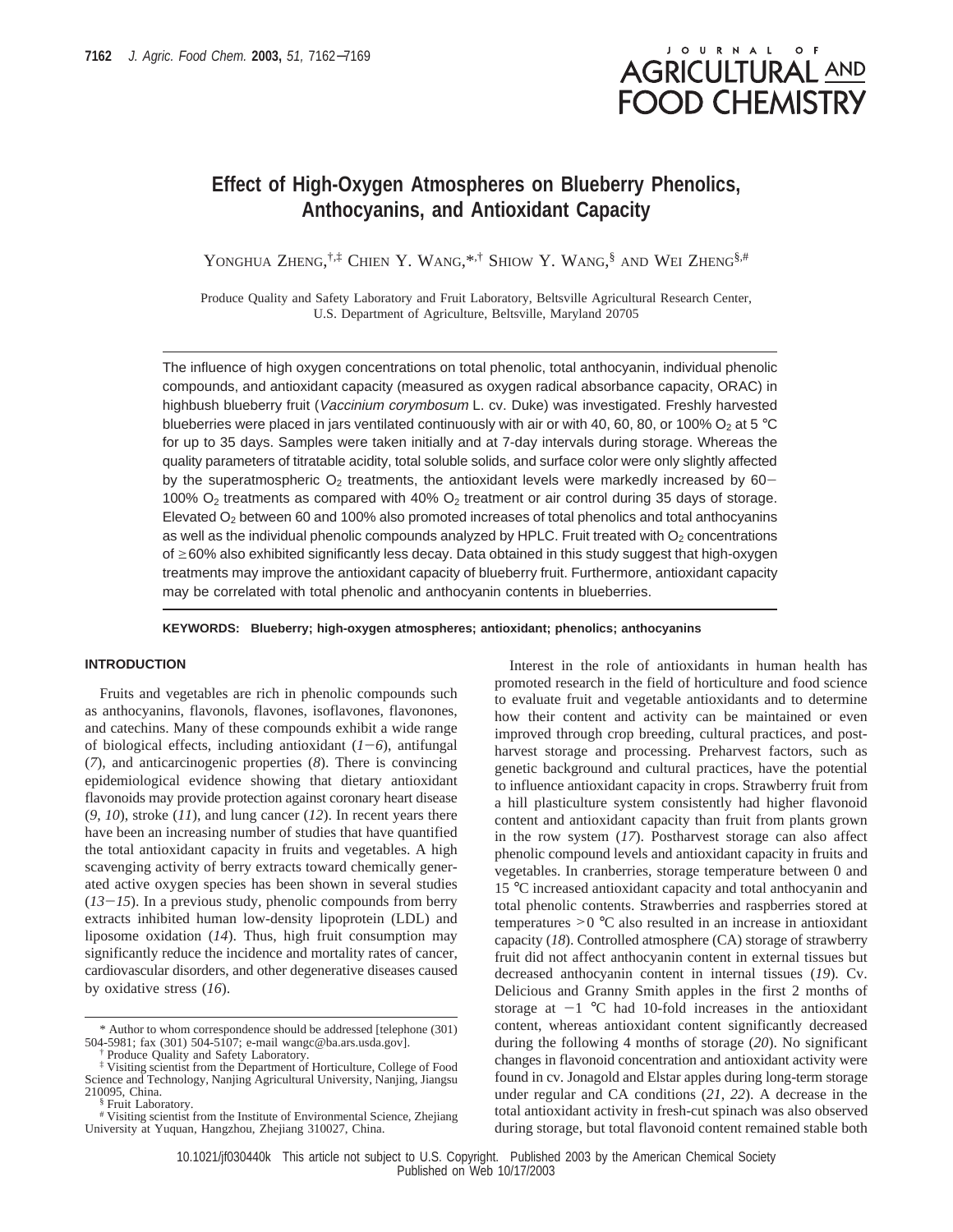in air and in modified-atmosphere packaging (MAP) (*23*). Processing also has marked effects on phenolic content and antioxidant capacity in fruits. It has been shown that industrial processing of pomegranates to obtain juice increased their phenolic content and antioxidant capacity (*24*), whereas strawberry processing to produce jams decreased the total ellagic acid content by 20% (*25*) and the flavonoids by 15-20% (*26*). It has also been reported that a freezing process slightly decreased the total phenolic content and produced a decrease of free radical scavenging capacity ranging between 4 and 20% in four cultivars of raspberries (*27*). However, no significant changes in either total phenolics or free radical scavenging capacity were observed during the following 12 months of frozen storage.

As antioxidant content is becoming an increasingly important parameter with respect to fruit and vegetable quality, it is of great interest to evaluate changes in the antioxidant status during postharvest storage of horticultural crops. Recently, blueberries have become of special interest to researchers studying antioxidants because of their high phenolic content and antioxidant capacity (*3*, *28*). However, little information is available regarding the effects of storage conditions, such as CA, on the changes of phenolic compounds and antioxidant capacity in blueberries. The aim of this work was to investigate the effects of atmospheres containing high  $O_2$  on total phenolics, total anthocyanins, and antioxidant capacity as well as the main phenolic constituents in blueberry fruit during postharvest storage at 5 °C.

## **MATERIALS AND METHODS**

**Chemicals.** Kaempferol, (*R*)-phycoerythrin (R-PE) from *Prophydium cruentum*, and quercetin were purchased from Sigma Chemical Co. (St. Louis, MO). 2′,2′-Azobis(2-amidinopropane) dihydrochloride (AAPH) was obtained from Wako Chemicals USA Inc. (Richmond VA). 6-Hydroxy-2,5,7,8-tetramethylchroman-2-carboxylic acid (Trolox) was purchased from Aldrich (Milwaukee, WI). Acetonitrile, methanol, acetone, and water were of HPLC grade and were purchased from Baxter (Muskegon, MI). All anthocyanins and their aglycons were obtained from Indofine Chemical Co., Inc. (Somerville, NJ). Other authentic standards were obtained from Sigma and Fisher Scientific (Pittsburgh, PA).

**Plant Materials and Treatments.** Highbush blueberries (*Vaccinium corymbosum* L. cv. Duke) were hand-harvested at commercially mature stage from Butler's orchard, Maryland, sorted to eliminate damaged, shriveled, and unripened fruit, and selected for uniform size and color. Five hundred grams of sample was placed in each 18-L jar, and three jars were used for each treatment. The jars were placed at 5 °C and connected to a continuous flow (120 mL/min) of humidified air (control) and 40, 60, 80, or 100%  $O_2$  (balance  $N_2$  in all high- $O_2$  treatments). The gases were checked regularly with an  $O_2/CO_2$  analyzer (AMETEK, Pittsburgh, PA) and maintained at  $\pm 2\%$  for the duration of the experiment. Samples were taken initially and at 7-day intervals during storage for decay evaluation and other analysis.

**Fruit Decay.** Fruit decay was visually estimated during the course of the experiment. Any berries with visible mold growth were considered to be decayed. Fruit decay was expressed as percentage of fruit showing decay symptoms.

**Total Soluble Solids, Total Titratable Acidity, and pH Determinations.** Twenty pieces of fruit from each replicate were wrapped in cheesecloth and squeezed with a hand press, and the juice was analyzed for total soluble solids (TSS), pH, and titratable acidity (TA). TSS was determined at 20 °C on a Bausch and Lomb refractometer. pH was measured with a pH-meter. TA was determined by diluting each 5 mL aliquot of blueberry juice in 50 mL of distilled water and then titrating to pH 8.2 using 0.1 N NaOH.

**Surface Color Measurement.** Because the stem end of blueberry fruit is the last to develop color (*29*), fruit surface color was measured on this part of 10 fruits from each replicate using a chromameter (CR

200, Minolta, Ramsey, NJ), which provided CIE *L*\*, *a*\*, and *b*\* values. Negative *a*\* values indicate green and higher positive *a*\* values red color. Higher positive *b*\* values indicate a more yellow skin color. These values were then used to calculate hue degree ( $h^{\circ}$  = arctangent- $[b^*/a^*]$ ), where  $0^\circ$  = red-purple;  $90^\circ$  = yellow;  $180^\circ$  = bluish green; and 270° = blue (30), and chroma ( $C^* = [a^{*2} + b^{*2}]^{1/2}$ ), which<br>indicates the intensity or color saturation indicates the intensity or color saturation.

**Sample Preparation for Total Phenolics, Total Anthocyanins, and ORAC Assays.** Twenty berries from each replicate were cut into small slices, mixed, and stored at  $-80$  °C until analyzed. To prepare the fruit extracts, three 5-g samples of berries from each replicate were extracted twice with 10 mL of 80% acetone containing 0.2% formic acid using a Polytron (Brinkmann Instruments, Inc., Westbury, NY) for 2 min and then centrifuged at 20000*g* for 20 min. The supernatants were combined and transferred to vials, stored at  $-80$  °C, and then used for analysis of total phenolics, total anthocyanins, and ORAC.

**Total Phenolics and Anthocyanins Analysis.** Total phenolic contents in blueberry extracts were determined according to the Folin-Ciocalteu procedure (*31*), and the results are expressed as milligrams of gallic acid equivalent (GAE) per gram of fresh weight. Total anthocyanin contents of blueberry extracts were measured using the pH differential method (*32*). Results are expressed as milligrams of cyanidin 3-glucoside (C 3-G) equivalents per gram of fresh weight.

**ORAC Assay.** The procedures for the ORAC assay on strawberries were modified from the previously described method of Cao et al. (*33*). This assay measures the effect of antioxidant components in blueberry extracts to inhibit the decline of R-PE fluorescence induced by a peroxyl radical generator, AAPH. The reaction mixture contained 1.7 mL of 75 mM phosphate buffer (pH 7.0), 100 *µ*L of R-PE (3.4 mg/L), 100  $\mu$ L of 320 mM AAPH, and 100  $\mu$ L of sample. Phosphate buffer was used as a blank, and 1  $\mu$ M Trolox (a water-soluble  $\alpha$ -tocopherol analogue) was used as a standard during each run. The final volume of 2 mL was used in a 10-mm-wide fluorometer cuvette. R-PE, phosphate buffer, and samples were preincubated at 37 °C for 15 min. The reaction was started by the addition of AAPH. Fluorescence was measured and recorded every 5 min at the emission of 570 nm and the excitation of 540 mm using a Shimadzu RF-Mini 150 recording fluorometer (Columbia, MD) until the fluorescence of the last reading declined to <5% of the first reading (∼70 min). One blank, one standard, and a maximum of 10 samples were analyzed at the same time. Each sample was repeated three times. The ORAC value refers to the net protection area under the quenching curve of R-PE in the presence of an antioxidant. The final results (ORAC value) were calculated and expressed using Trolox equivalents (TE) per gram on a fresh weight basis.

**HPLC Analysis of Anthocyanins and Phenolic Compounds.** Highperformance liquid chromatography (HPLC) was used to separate and determine individual anthocyanins and phenolic compounds in berry tissue samples. The supernatants (18 mL) from the extractions described above were concentrated to dryness using a Buchler Evapomix (Fort Lee, NJ) in a water bath at 35 °C, dissolved in 4 mL of acidified water (3% formic acid), and then passed through a C18 Sep-Pak cartridge (Waters), which was previously activated with methanol followed by water and then 3% aqueous formic acid. Anthocyanins and other phenolics were adsorbed onto the column, while sugars, acids, and other water-soluble compounds were eluted with 10 mL of 3% formic acid. Anthocyanins and other phenolics were then recovered with 2.0 mL of acidified methanol containing 3% formic acid. The methanol extract was passed through a 0.45 *µ*m membrane filter (Millipore, MSI, Westboro, MA), and 20  $\mu$ L was analyzed by HPLC. The samples were determined using a Waters Corp. (Milford, MA) HPLC system coupled with a photodiode array detector (Waters 990 series) and equipped with two pumps (600E system controller). Samples were injected at ambient temperature (20 °C) into a reversed-phase Nova-Pak  $C_{18}$  column (150  $\times$  3.9 mm, particle size = 4  $\mu$ m) with a guard column (Nova-Pak C<sub>18</sub>,  $20 \times 3.9$  mm, particle size = 4  $\mu$ m) (Waters). The mobile phase consisted of 5% aqueous formic acid (A) and HPLC grade acetonitrile (B). The flow rate was 1 mL/min, with a gradient profile consisting of A with the following proportions  $(v/v)$  of B: 0-1 min, 4% B; 1-10 min, 4-6% B; 10-15 min, 6% B; 15-35 min, 6-18% B; 35-40 min, <sup>18</sup>-20% B; 40-42 min, 20-45% B; 42-45 min, 45-100% B; 45-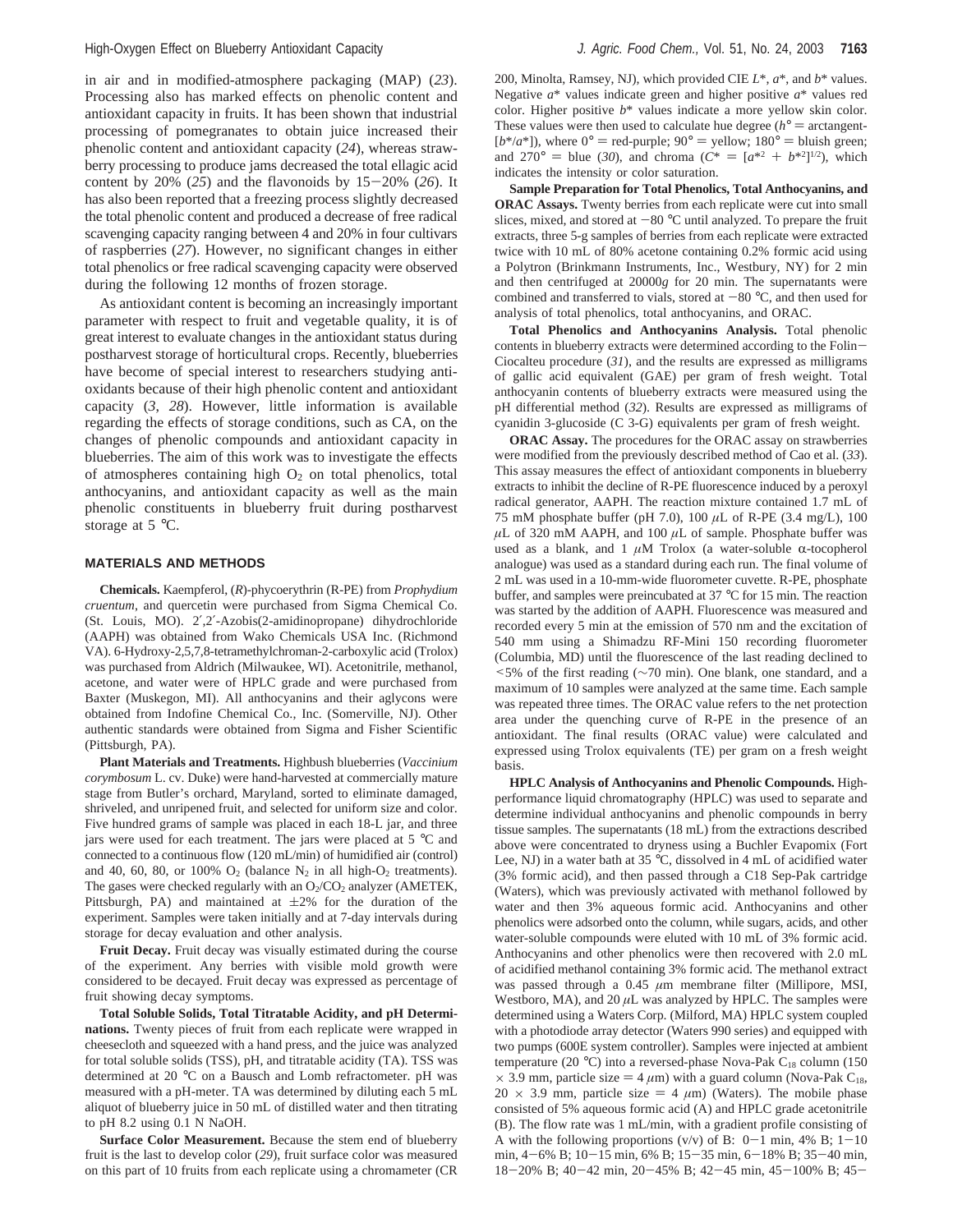**Table 1.** Changes in Blueberry Fruit Decay, pH, Titratable Acidity (TA), and Total Soluble Solids (TSS) during Storage at 5 °C in Air or High-O2 Atmospheres*<sup>a</sup>*

| treatment                                                                             | decay (%)                 | pH                      | TA (%)                  | TSS (%)                   |
|---------------------------------------------------------------------------------------|---------------------------|-------------------------|-------------------------|---------------------------|
| day 0                                                                                 | 0.00                      | $3.43 \pm 0.02$         | $0.82 \pm 0.05$         | $9.8 \pm 0.2$             |
| day 7, air                                                                            | 0.00                      | $3.63 \pm 0.03$         | $0.55 \pm 0.14$         | $9.8 \pm 0.2$             |
| 40% O <sub>2</sub>                                                                    | 0.00                      | $3.65 \pm 0.10$         | $0.53 \pm 0.08$         | $9.8 \pm 0.2$             |
| $60\%$ $O2$                                                                           | 0.00                      | $3.59 \pm 0.05$         | $0.61 \pm 0.06$         | $10.1 \pm 0.4$            |
| 80% O <sub>2</sub>                                                                    | 0.00                      | $3.60 \pm 0.05$         | $0.61 \pm 0.13$         | $10.2 \pm 0.6$            |
| 100% O <sub>2</sub>                                                                   | 0.00                      | $3.60 \pm 0.02$         | $0.61 \pm 0.15$         | $10.0 \pm 0.3$            |
| day 14, air                                                                           | $2.02 \pm 0.8$            | $3.72 \pm 0.03$         | $0.50 \pm 0.04$         | $9.5 \pm 0.3$             |
| 40% O <sub>2</sub>                                                                    | $1.90 \pm 0.9$            | $3.73 \pm 0.04$         | $0.50 \pm 0.06$         | $9.4 \pm 0.6$             |
| $60\%$ $O2$                                                                           | 0.00                      | $3.67 \pm 0.02$         | $0.51 \pm 0.03$         | $9.5 \pm 0.1$             |
| 80% O <sub>2</sub>                                                                    | 0.00                      | $3.70 \pm 0.03$         | $0.52 \pm 0.07$         | $9.5 \pm 0.1$             |
| $100\% O_2$                                                                           | 0.00                      | $3.71 \pm 0.02$         | $0.52 \pm 0.08$         | $9.8 \pm 0.5$             |
| day 21, air                                                                           | $6.02 \pm 2.5$            | $3.73 \pm 0.04$         | $0.49 \pm 0.05$         | $9.0 \pm 0.2$             |
| 40% O <sub>2</sub>                                                                    | $5.12 \pm 0.7$            | $3.82 \pm 0.04$         | $0.39 \pm 0.01$         | $9.1 \pm 0.1$             |
| $60\%$ $O2$                                                                           | $2.18 \pm 0.9$            | $3.69 \pm 0.03$         | $0.48 \pm 0.01$         | $9.4 \pm 0.2$             |
| 80% O <sub>2</sub>                                                                    | $1.10 \pm 0.9$            | $3.74 \pm 0.05$         | $0.49 \pm 0.03$         | $9.4 \pm 0.3$             |
| 100% O <sub>2</sub>                                                                   | 0.00                      | $3.71 \pm 0.03$         | $0.54 \pm 0.03$         | $9.5 \pm 0.1$             |
| day 28, air                                                                           | $20.36 \pm 1.2$           | $3.85 \pm 0.04$         | $0.48 \pm 0.01$         | $8.8 \pm 0.4$             |
| 40% O <sub>2</sub>                                                                    | $18.93 \pm 3.8$           | $3.85 \pm 0.04$         | $0.38 \pm 0.03$         | $8.7 \pm 0.2$             |
| 60% O <sub>2</sub>                                                                    | $6.50 \pm 11.1$           | $3.79 \pm 0.03$         | $0.45 \pm 0.03$         | $9.4 \pm 0.2$             |
| 80% O <sub>2</sub>                                                                    | $2.06 \pm 0.9$            | $3.82 \pm 0.04$         | $0.48 \pm 0.01$         | $9.6 \pm 0.1$             |
| 100% O <sub>2</sub>                                                                   | $1.52 \pm 0.1$            | $3.82 \pm 0.03$         | $0.48 \pm 0.04$         | $9.7 \pm 0.2$             |
| day 35, air                                                                           | $40.27 \pm 2.9$           | $3.93 \pm 0.04$         | $0.44 \pm 0.03$         | $8.5 \pm 0.3$             |
| 40% O <sub>2</sub>                                                                    | $39.20 \pm 2.5$           | $3.94 \pm 0.06$         | $0.41 \pm 0.05$         | $8.3 \pm 0.5$             |
| $60\%$ $O_2$                                                                          | $19.48 \pm 1.2$           | $3.89 \pm 0.02$         | $0.43 \pm 0.04$         | $9.0 \pm 0.1$             |
| 80% O <sub>2</sub>                                                                    | $6.66 \pm 1.3$            | $3.90 \pm 0.02$         | $0.44 \pm 0.01$         | $9.2 \pm 0.1$             |
| 100% O <sub>2</sub>                                                                   | $4.49 \pm 0.4$            | $3.90 \pm 0.02$         | $0.45 \pm 0.03$         | $9.5 \pm 0.2$             |
| LSD <sub>0.05</sub><br>significanceb<br>treatment (T)<br>duration (D)<br>$T \times D$ | 1.08<br>sig<br>sig<br>sig | 0.15<br>ns<br>sig<br>ns | 0.12<br>ns<br>sig<br>ns | 0.52<br>sig<br>sig<br>sig |

*a* Data expressed as mean  $\pm$  SE of triplicate assays.  $b$  ns = nonsignificant;  $sig =$  significant at  $p \le 0.05$ .

50 min, 100% B. The phenolic compounds in fruit extracts were identified by their UV spectra, recorded with a diode array detector, and by chromatographic comparison with authentic markers (*34*-*36*). Individual flavonols and anthocyanins were quantified by comparison with an external standard of myricetin, quercetin, kaempferol, and cyanidin 3-glucoside. Scanning between 250 and 550 nm was performed, and data were collected using the Waters 990 3D chromatography data system.

**Statistical Analysis.** ANOVA of data was performed for this experiment. The effect of high-oxygen treatment and duration on fruit quality (decay, TSS, TA, pH, and fruit color) and the values of phenolic, anthocyanin, and flavonoid concentrations in blueberry fruit extract and their antioxidant capacity were evaluated by the Tukey-Kramer multiple-comparison test. Differences between means of data were compared by least significant difference (LSD). Differences at  $p \le$ 0.05 were considered to be significant.

#### **RESULTS AND DISCUSSION**

**Fruit Decay.** Blueberry shelf life is limited by fruit decay primarily due to *Botrytis cinerea* infections at the stem scar. Fruit decay was markedly affected by different high- $O<sub>2</sub>$  levels in storage (**Table 1**). Blueberries stored under air showed slight decay on day 14 but 40% decay on day 35 during storage at 5  $^{\circ}$ C. Treatment with 40% O<sub>2</sub> had little effect on blueberry decay compared to fruits held in air. Atmospheres enriched with  $\geq 60\%$  $O<sub>2</sub>$  were effective in inhibiting blueberry fruit decay during storage, and improved decay control was obtained with increased  $O<sub>2</sub>$  concentration. One hundred percent  $O<sub>2</sub>$  was the most

effective in suppressing fruit decay among all of the treatments, with only 4.49% fruit decayed after 35 days of storage. However, no significant difference was noted in fruit decay between  $80\%$  O<sub>2</sub> and  $100\%$  O<sub>2</sub> treatments after 28 days of storage (Table 1). High-O<sub>2</sub> atmospheres, alone or in combination with high  $CO<sub>2</sub>$ , have also been shown to inhibit fungal growth and decay incidence in other studies. In strawberry, Wszelaki and Mitcham (*37*) reported that there was a decrease in fruit decay with an increase in oxygen concentration above 40%. The 90% and 100%  $O_2$  treatments had significantly less fruit decay than either the  $15\%$  CO<sub>2</sub> itself or in combination with 40% O<sub>2</sub> after 14 days of storage at 5 °C. Pérez and Sanz (38) found that 80% and 100%  $O_2$ , both in combination with 20% CO2, were more effective in controlling fungal decay than the conventional CA during storage at 8 °C. In longan, fruit decay was also significantly reduced by  $70\%$  O<sub>2</sub> in comparison with conventional MAP during 40 days of storage at 2 °C (*39*). However, the mechanisms by which high- $O_2$  atmospheres inhibit fruit decay is yet unclear. It is possible that atmospheres containing >40% oxygen are not suitable for the growth of decay microorganisms.

**PH, TA, and TSS.** The pH of blueberry juice increased slightly during storage, corresponding to a decrease in TA in all treatments (**Table 1**). Fruit exposed to high- $O_2$  levels tended to have lower pH values and higher TA contents. However, no significant differences were observed among all of the treatments on all sampling days. Little differences in TA content were also observed among high- $O_{2}$ - and air-treated strawberries during 14 days of storage (37). However, Pérez and Sanz (38) found significantly higher TA content before day 4 and lower TA content after day 7 in strawberry fruit exposed to 90%  $O_2$  + 10% CO2 than in fruit held in air during 9 days of storage at 8 °C. Longan fruit kept in 70% O2 also showed significantly lower pH than fruit stored in conventional low- $O_2$  and high- $CO_2$ atmospheres during 40 days of storage (*39*). TSS decreased during storage in all air-stored blueberry fruit. High- $O_2$  levels  $\geq$  60% tended to maintain higher TSS values than did 40% O<sub>2</sub> and air. After prolonged storage (28 days and longer), significantly higher values of TSS in three higher level  $O<sub>2</sub>$ -treated fruit were detected in comparison with  $40\%$  O<sub>2</sub> and air treatments (**Table 1**). However, no significant differences were observed in TSS among the three higher level  $O_2$  treatments. On the contrary, significantly lower TSS values in high-O<sub>2</sub>-treated strawberries than in air-stored fruit during the later period of storage at 5 °C were reported in earlier studies (*37*, *38*). As the main substrates of respiratory metabolism, sugars and acids are depleted, causing corresponding changes in TSS, TA, and pH during storage. It has been shown that exposure of harvested horticultural crops to superatmospheric  $O_2$  levels may stimulate, have no effect on, or reduce rates of respiration, depending on the commodity, maturity stage, time and temperature of storage, and O2, CO2, and ethylene concentrations (*40*). The different change patterns of pH, TA, and TSS in different studies seem to be associated with the different effects of elevated  $O_2$  on commodity respiratory rate.

**Fruit Color.** There was a decrease in the measurement of surface color lightness (*L* value) after harvest in all treatment groups (**Table 2**), which indicates the fruit became darker with storage. Comparable *L* values were found among different high-O2 treatment groups and the air control group throughout the experiment. Similarly, no significant differences were observed in fruit color of strawberries stored under high- $O<sub>2</sub>$  atmospheres compared to air-stored fruit (*37*, *38*). The hue angle, which gives a better idea of blueberry color, increased with storage time.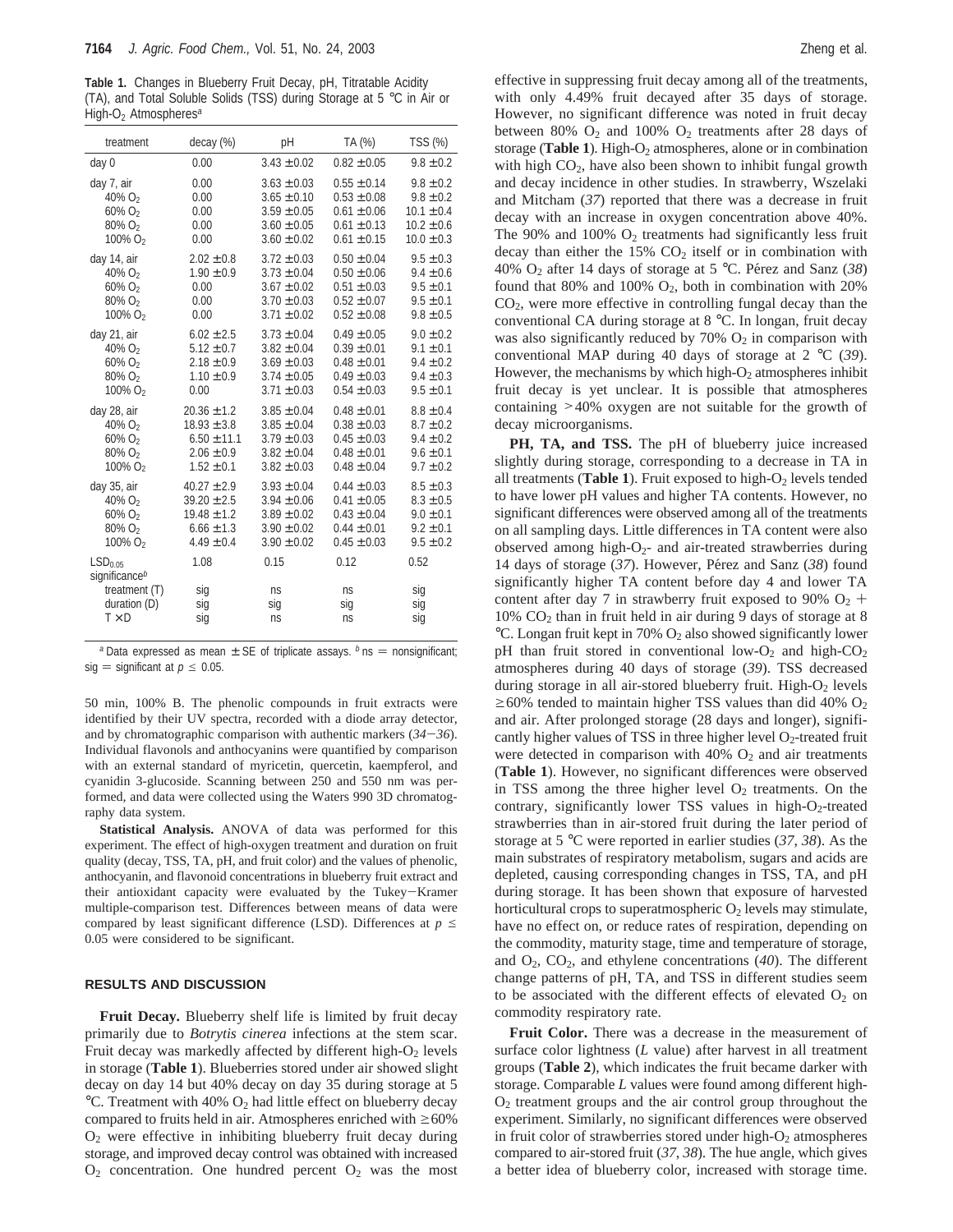Table 2. Changes in Blueberry Fruit Color during Storage at 5 °C in Air or High-O<sub>2</sub> Atmospheres<sup>a</sup>

| treatment                                                                                         | $L^*$                   | $a^*$                          | $b^*$                   | chroma value            | hue degree                 |
|---------------------------------------------------------------------------------------------------|-------------------------|--------------------------------|-------------------------|-------------------------|----------------------------|
| day 0                                                                                             | $32.0 \pm 0.5$          | $4.68 \pm 0.4$                 | $0.46 \pm 0.1$          | $4.71 \pm 0.4$          | $305.7 \pm 2.21$           |
| day 7, air                                                                                        | $30.5 \pm 0.3$          | $1.27 \pm 0.3$                 | $-1.85 \pm 0.7$         | $2.30 \pm 0.4$          | $306.4 \pm 15.6$           |
| $40\%$ O <sub>2</sub>                                                                             | $30.1 \pm 0.5$          | $1.25 \pm 0.2$                 | $-2.04 \pm 0.1$         | $2.40 \pm 0.1$          | $301.3 \pm 5.3$            |
| $60\%$ O <sub>2</sub>                                                                             | $31.5 \pm 0.6$          | $2.20 \pm 0.3$                 | $-1.80 \pm 0.1$         | $2.85 \pm 0.2$          | $320.3 + 5.3$              |
| 80% O <sub>2</sub>                                                                                | $30.7 \pm 0.6$          | $2.46 \pm 0.7$                 | $-1.64 \pm 0.5$         | $3.03 \pm 0.3$          | $325.1 \pm 15.3$           |
| 100% O <sub>2</sub>                                                                               | $30.9 \pm 1.1$          | $2.36 \pm 0.3$                 | $-1.28 \pm 0.2$         | $2.87 \pm 0.1$          | $331.2 \pm 8.2$            |
| day 14, air                                                                                       | $30.2 \pm 0.5$          | $1.86 \pm 0.2$                 | $-1.62 \pm 0.3$         | $2.48 \pm 0.1$          | $318.9 \pm 8.1$            |
| 40% O <sub>2</sub>                                                                                | $30.2 \pm 0.9$          | $1.58 \pm 0.5$                 | $-2.15 \pm 0.2$         | $2.71 \pm 0.2$          | $305.9 \pm 12.7$           |
| $60\%$ O <sub>2</sub>                                                                             | $31.5 \pm 0.5$          | $2.86 \pm 0.3$                 | $-1.60 \pm 0.4$         | $3.30 \pm 0.2$          | $330.7 \pm 8.4$            |
| 80% O <sub>2</sub>                                                                                | $30.8 \pm 0.4$          | $1.79 \pm 0.8$                 | $-2.06 \pm 0.3$         | $2.81 \pm 0.3$          | $309.9 \pm 16.8$           |
| 100% O <sub>2</sub>                                                                               | $30.9 \pm 0.2$          | $2.93 \pm 0.1$                 | $-1.37 \pm 0.2$         | $3.24 \pm 0.1$          | $334.9 \pm 4.1$            |
| day 21, air                                                                                       | $30.7 \pm 0.6$          | $2.49 \pm 0.6$                 | $-2.00 \pm 0.4$         | $3.25 \pm 0.2$          | $320.5 \pm 13.2$           |
| 40% O <sub>2</sub>                                                                                | $30.1 \pm 0.5$          | $2.62 \pm 0.3$                 | $-1.37 \pm 0.1$         | $2.96 \pm 0.3$          | $332.2 \pm 3.7$            |
| $60\%$ O <sub>2</sub>                                                                             | $31.0 \pm 0.9$          | $2.64 \pm 0.9$                 | $-2.19 \pm 0.5$         | $3.53 \pm 0.3$          | $319.2 \pm 17.1$           |
| 80% O <sub>2</sub>                                                                                | $30.8 \pm 0.3$          | $3.14 \pm 0.5$                 | $-1.98 \pm 0.6$         | $3.77 \pm 0.3$          | $327.6 \pm 11.9$           |
| 100% O <sub>2</sub>                                                                               | $31.0 \pm 0.5$          | $3.44 \pm 0.4$                 | $-1.93 \pm 0.2$         | $3.95 \pm 0.4$          | $330.6 \pm 4.7$            |
| day 28, air                                                                                       | $30.8 \pm 0.5$          | $1.38 \pm 0.3$                 | $-2.27 \pm 0.1$         | $2.76 \pm 0.1$          | $301.2 \pm 7.5$            |
| 40% O <sub>2</sub>                                                                                | $31.6 \pm 0.7$          | $1.89 \pm 0.3$                 | $-2.78 \pm 0.6$         | $3.07 \pm 0.4$          | $309.2 \pm 10.4$           |
| $60\%$ O <sub>2</sub>                                                                             | $30.3 \pm 1.0$          | $3.14 \pm 0.1$                 | $-1.76 \pm 0.1$         | $3.60 \pm 0.1$          | $330.7 \pm 3.2$            |
| 80% O <sub>2</sub>                                                                                | $30.9 \pm 0.1$          | $3.30 \pm 0.2$                 | $-1.66 \pm 0.3$         | $3.70 \pm 0.3$          | $333.4 \pm 4.3$            |
| 100% O <sub>2</sub>                                                                               | $30.3 \pm 0.5$          | $3.90 \pm 0.3$                 | $-1.03 \pm 0.2$         | $4.13 \pm 0.3$          | $337.2 \pm 9.1$            |
| day 35, air                                                                                       | $30.4 \pm 0.6$          | $1.63 \pm 0.3$                 | $-2.06 \pm 0.2$         | $2.63 \pm 0.3$          | $308.5 \pm 5.1$            |
| $40\%$ O <sub>2</sub>                                                                             | $30.4 \pm 0.2$          | $2.01 \pm 0.7$                 | $-2.21 \pm 0.4$         | $3.07 \pm 0.2$          | $311.6 \pm 15.0$           |
| $60\%$ O <sub>2</sub>                                                                             | $30.7 \pm 0.7$          | $3.07 \pm 0.7$                 | $-1.44 \pm 0.2$         | $3.42 \pm 0.5$          | $333.9 \pm 9.1$            |
| 80% O <sub>2</sub>                                                                                | $30.4 \pm 0.2$          | $3.80 \pm 1.1$                 | $-1.31 \pm 0.6$         | $4.06 \pm 1.2$          | $340.3 \pm 8.9$            |
| 100% O <sub>2</sub>                                                                               | $30.7 \pm 0.5$          | $4.20 \pm 0.7$                 | $-1.38 \pm 1.1$         | $4.53 \pm 0.6$          | $341.2 \pm 15.1$           |
| LSD <sub>0.05</sub><br>significance <sup>b</sup><br>treatment (T)<br>duration (D)<br>$T \times D$ | 0.73<br>ns<br>sig<br>ns | 0.56<br><b>ns</b><br>sig<br>ns | 0.69<br>ns<br>sig<br>ns | 0.43<br>ns<br>sig<br>ns | 12.38<br>sig<br>sig<br>sig |

*a* Data expressed as mean  $\pm$  SE of 30 assays. *b* ns = nonsignificant; sig = significant at  $p \le 0.05$ .

Comparable hue angle values were found in all treatments during the first 21 days of storage. However, significantly higher hue angle values, indicating more blue color, were detected in fruits stored at  $60-100\%$  O<sub>2</sub> after 28 and 35 days of storage. On the contrary, Pérez and Sanz (38) reported significantly lower hue angle values in strawberries held in 80%  $O_2 + 20$ %  $CO_2$  after 2 and 4 days of storage. This was perhaps due to differences in the colors of strawberries and blueberries. The ripe strawberries tend to have more red color and lower hue values because the hue angle starts at the +*a*\* (red) axis, whereas mature blueberries have more blue color and higher hue angle values.

**Total Phenolics, Total Anthocyanins, and ORAC.** The changes in total phenolic content, total anthocyanins, and antioxidant capacity (expressed as an ORAC value) of blueberry fruits stored at different high- $O<sub>2</sub>$  atmospheres are shown in **Table 3**. The total phenolic content in control fruit exhibited a slight increase during the first 7 days of storage; thereafter, it remained steady during the remainder of storage. Whereas the phenolic contents in all high- $O_2$ -treated fruit increased gradually throughout the experimental period, an average of 1.2-fold increase in total phenolic content in high- $O<sub>2</sub>$  fruit was observed after 35 days. There was an increase in total phenolic content with an increase in  $O_2$  concentrations. No significant differences in total phenolic content were found during the first 2 weeks of storage in all treatments. However, there were significantly higher levels of total phenolic content in fruits treated with  $\geq 60\%$  O<sub>2</sub> during the following 3 weeks of storage. The total phenolic content did not differ significantly among the fruits held in atmospheres with  $>60\%$  O<sub>2</sub>. There was also no difference between  $40\%$  O<sub>2</sub> treatment and air control.

The total anthocyanins and ORAC value showed a similar

change pattern as did total phenolics during storage in response to high-O2 treatments (**Table 3**). The total anthocyanin content and ORAC value in fruits treated with  $\geq 60\%$  O<sub>2</sub> increased by averages of 1.2- and 1.5-fold, respectively, after 35 days of storage. Fruits stored in  $\geq 60\%$  O<sub>2</sub> exhibited significantly higher total anthocyanins and ORAC value compared to  $40\%$  O<sub>2</sub>- and air-treated fruits at the end of the experiment. Increases in total phenolic and total anthocyanin content were also observed during postharvest storage in various berry fruits including highbush blueberry cv. Bluecrop (*18*), lowbush blueberries (*41*), rabbiteye blueberries (*42*), strawberries (*43*), and cranberries (*44*). Kalt et al. (*18*) showed that the contents of total anthocyanins and total phenolics increased substantially in raspberries and strawberries stored at temperatures  $>0$  °C, and this increase was accompanied by an increase in total antioxidant capacity. It was also reported that fruit stored under elevated O2 levels exhibited good antioxidant capacity over the first 4 days of storage, but this declined with prolonged storage, possibly due to  $O_2$ -promoted oxidation of the main antioxidants including anthocyanins and other phenolic compounds (*45*). This was confirmed by Pérez and Sanz (38), who found that, in comparison with fruits stored in air, strawberries held in 80%  $O_2$  + 20%  $CO_2$  had significantly higher levels of total anthocyanins during the first 4 days of storage but significantly lower levels of total anthocyanins at the end of storage.

In the present study, high- $O_2$  treatments had little effect on total phenolics, total anthocyanins, and ORAC in blueberry fruits over the first 14 days of storage. However, blueberries stored at  $60\%$  O<sub>2</sub> and above exhibited significantly higher levels of total phenolics, total anthocyanins, and ORAC values during the following 3 weeks of storage compared to 40%  $O<sub>2</sub>$ - and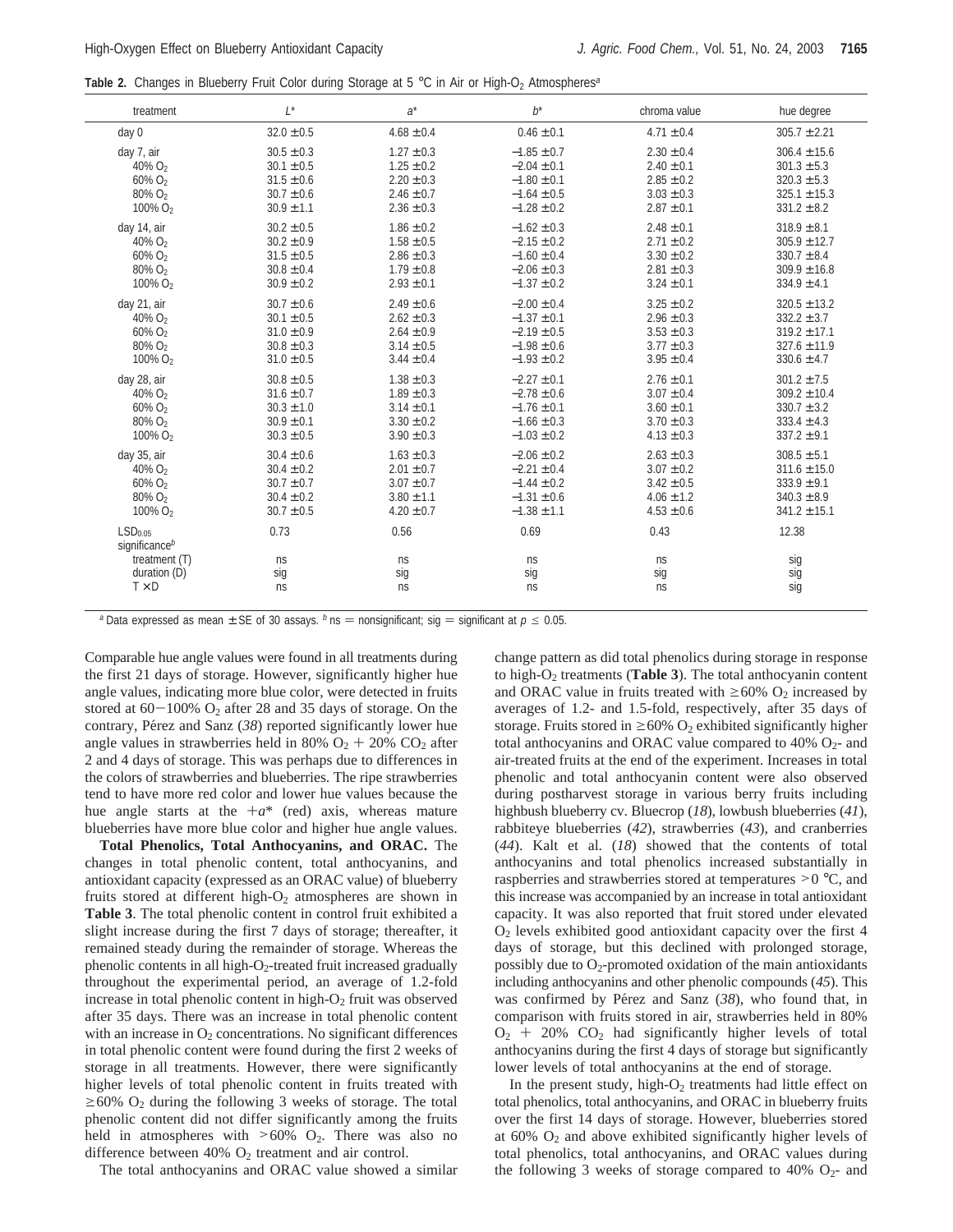**Table 3.** Changes in Blueberry Fruit Total Phenolics, Anthocyanins, and Oxygen Radical Absorbance Capacity (ORAC) during Storage at 5 °C in Air or High-O<sub>2</sub> Atmospheres<sup>a</sup>

| treatment                                                                                         | total<br>phenolics <sup>b</sup><br>(mq/100q) | total<br>anthocyanins $c$<br>(mq/100 q) | ORAC <sup>d</sup><br>( $\mu$ mol of TE/q) |
|---------------------------------------------------------------------------------------------------|----------------------------------------------|-----------------------------------------|-------------------------------------------|
| day 0                                                                                             | $313 \pm 8$                                  | $182 + 9$                               | $13.1 \pm 0.5$                            |
| day 7, air                                                                                        | $327 \pm 14$                                 | $188 \pm 10$                            | $14.3 \pm 0.9$                            |
| 40% O <sub>2</sub>                                                                                | $323 \pm 28$                                 | $204 \pm 8$                             | $15.4 \pm 0.8$                            |
| 60% O <sub>2</sub>                                                                                | $351 \pm 15$                                 | $203 \pm 11$                            | $15.5 \pm 1.3$                            |
| 80% O <sub>2</sub>                                                                                | $330 \pm 7$                                  | $360 \pm 5$                             | $15.2 \pm 0.4$                            |
| 100% O <sub>2</sub>                                                                               | $338 \pm 15$                                 | $193 \pm 11$                            | $15.7 \pm 0.3$                            |
| day 14, air                                                                                       | $331 \pm 15$                                 | $199 \pm 11$                            | $15.5 \pm 0.6$                            |
| 40% O <sub>2</sub>                                                                                | $329 \pm 22$                                 | $193 \pm 38$                            | $14.9 \pm 0.4$                            |
| $60\% O_2$                                                                                        | $354 \pm 17$                                 | $217 \pm 16$                            | $17.5 \pm 1.5$                            |
| 80% O <sub>2</sub>                                                                                | $357 \pm 24$                                 | $218 \pm 20$                            | $17.3 \pm 2.2$                            |
| 100% O <sub>2</sub>                                                                               | $348 \pm 15$                                 | $213 \pm 8$                             | $17.6 \pm 1.8$                            |
| day 21, air                                                                                       | $324 \pm 15$                                 | $189 \pm 23$                            | $13.4 \pm 0.2$                            |
| 40% O <sub>2</sub>                                                                                | $330 \pm 9$                                  | $181 + 9$                               | $14.5 \pm 0.6$                            |
| $60\%$ $O_2$                                                                                      | $357 \pm 13$                                 | $204 \pm 12$                            | $18.5 \pm 1.1$                            |
| 80% O <sub>2</sub>                                                                                | $358 \pm 26$                                 | $206 \pm 7$                             | $18.5 \pm 1.3$                            |
| 100% O <sub>2</sub>                                                                               | $360 \pm 12$                                 | $207 \pm 13$                            | $18.3 \pm 0.8$                            |
| day 28, air                                                                                       | $323 \pm 4$                                  | $185 \pm 13$                            | $13.8 \pm 1.8$                            |
| 40% O <sub>2</sub>                                                                                | $344 \pm 8$                                  | $183 \pm 13$                            | $14.2 \pm 2.5$                            |
| $60\% O_2$                                                                                        | $363 \pm 24$                                 | $224 \pm 22$                            | $18.0 \pm 2.6$                            |
| $80\%$ O <sub>2</sub>                                                                             | $378 \pm 21$                                 | $216 \pm 13$                            | $20.6 \pm 3.8$                            |
| 100% O <sub>2</sub>                                                                               | $386 \pm 49$                                 | $228 \pm 45$                            | $19.5 \pm 2.4$                            |
| day 35, air                                                                                       | $315 \pm 18$                                 | $160 \pm 20$                            | $11.9 \pm 1.5$                            |
| 40% O <sub>2</sub>                                                                                | $343 \pm 2$                                  | $180 \pm 25$                            | $12.1 \pm 3.1$                            |
| $60\% O_2$                                                                                        | $362 \pm 14$                                 | $200 \pm 9$                             | $19.7 \pm 3.0$                            |
| 80% O <sub>2</sub>                                                                                | $382 \pm 27$                                 | $206 \pm 12$                            | $19.8 \pm 1.4$                            |
| 100% O <sub>2</sub>                                                                               | $390 \pm 12$                                 | $217 + 9$                               | $20.8 \pm 1.2$                            |
| LSD <sub>0.05</sub><br>significance <sup>e</sup><br>treatment (T)<br>duration (D)<br>$T \times D$ | 18<br>sig<br>ns<br>sig                       | 15<br>sig<br>ns<br>sig                  | 3.31<br>sig<br>ns<br>sig                  |

*<sup>a</sup>* Data expressed as mean ± SE of triplicate assays. *<sup>b</sup>* Data expressed as milligrams of gallic acid equivalents per 100 g of fresh weight. *<sup>c</sup>* Data expressed as milligrams of cyanidin 3-glucoside equivalents per 100 g of fresh weight. *<sup>d</sup>* Data expressed as micromoles of Trolox equivalents per gram of fresh weight. <sup>*e*</sup> ns = nonsignificant; sig = significant at  $p \le 0.05$ .

air-treated fruit (**Table 3**). It seems that the effect of high  $O_2$ on total phenolics, total anthocyanins, and ORAC value may vary depending on the commodity,  $O_2$  concentration, and storage time and temperature. Our results suggest that storage at atmospheres enriched with  $O_2$  at  $\geq 60\%$  will improve the health benefit of blueberry fruit by positively affecting phenolic metabolism to enhance the antioxidant capacity. Previous research shows a linear relationship between total phenolic or anthocyanin content and ORAC in some berry crops (*3*, *18*, *46*). In general, the correlation coefficient for phenolic content and ORAC is higher than that for anthocyanin content and ORAC value  $(3, 46)$ . It has been shown that phenolic compounds are strong antioxidants (*2*, *47*, *48*). In the present study, the correlation coefficient for phenolic content (*x*) and ORAC (*y*) was 0.883 ( $y = 10.151x - 18.827$ ,  $r = 0.883$ ) and that for anthocyanins versus ORAC was 0.826 ( $y = 18.291x - 7.951$ ,  $r = 0.826$ ). The increase of ORAC values observed in this experiment in blueberry fruits subjected to high- $O<sub>2</sub>$  treatments may be attributed to the increase of total phenolic as well as total anthocyanin contents.

**Phenolic Compounds.** HPLC analysis of blueberry extracts showed that, in addition to anthocyanins, other phenolic compounds were present in significant amounts (**Tables 4** and **5**). Compounds such as chlorogenic acid, myricetin 3-arabino-

side, quercetin 3-galactoside, quercetin 3-arabinoside, and kaempferol were detected (**Table 4**). Chlorogenic acid was found to be the major phenolic compound with a high initial concentration of 254.2 *µ*g/g of fresh weight in blueberry cv. Duke in the present study. Chlorogenic acid was also found in large amounts in other blueberry cultivars (*36*, *46*). The chlorogenic acid content fluctuated during storage and was not consistently affected by high- $O<sub>2</sub>$  treatments. No significant differences in chlorogenic acid were observed among all of the treatments throughout the experiment. Considerable variation was found in flavonols of blueberries stored at different concentrations of high  $O_2$ . In general, myricetin 3-arabinoside and quercetin-based flavonol contents in blueberries held in  $\geq 60\%$  O<sub>2</sub> atmospheres increased slightly with storage duration, whereas those in blueberry fruit stored in 40%  $O_2$  and air decreased steadily with storage time. There were significantly higher levels of myricetin 3-arabinoside and quercetin-based flavonols in fruits stored at  $100\%$  O<sub>2</sub> than in fruits held in air after 35 days of storage. Kaempferol contents in all fruits increased steadily during storage. At the end of storage, significantly higher levels of kaempferol were detected in fruits treated with  $\geq 60\%$  O<sub>2</sub> compared to other treatments. Flavonols are effective antioxidants (*49*). Quercertin and other polyphenols have been shown to play a protective role in carcinogenesis by reducing the bioavailability of carcinogens (*50*). Quercetin, with 3′,4′-dihydroxy substitution in the B-ring and conjugation between the A- and B-rings, has a high antioxidant potential (*51*). Kaempferol has a low antioxidant capacity against peroxyl radicals. The antioxidant capacities measured by the ORAC assay for quercetin and kaempferol are 3.29 and 2.67, respectively (*52*). Clegg and Morton (*53*) reported that quercetin had the greatest antioxidant activity, followed by dihydroquercetin > kaempferol > quercitrin > chlorogenic acid. The observed higher content of flavonols, especially quercetin-based flavonols, may have partly contributed to the increased ORAC values in blueberries stored under high-O2 atmospheres (**Table 3**).

**Anthocyanins.** Duke blueberries contained nine anthocyanins: delphinidin 3-galactoside, delphinidin 3-glucoside, cyanidin 3-galactoside, cyanidin 3-glucoside, petunidin 3-galactoside, petunidin 3-arabinoside, malvidin 3-galactoside, malvidin 3-glucoside, and malvidin 3-arabinoside (**Table 5**). Malvidin 3-galactoside, malvidin 3-arabinoside, petunidin 3-galactoside, and delphinidin 3-galactoside were the predominant anthocyanins, with malvidin 3-galactoside being the most dominant anthocyanin with an initial content of 554.01 *µ*g/g of fresh weight at harvest. All nine anthocyanins were significantly affected by high-O<sub>2</sub> treatments. In general, the nine anthocyanins in air control fruit increased during the first  $2-3$  weeks of storage; thereafter, all of these anthocyanins except for malvidin 3-arabinoside decreased steadily, reaching much lower levels at the end of the experiment compared to the initial harvest contents. All of the anthocyanins in fruits held in  $\geq 60\%$  O<sub>2</sub> kept increasing or maintained the same levels during the remainder of storage. After 5 weeks of storage, blueberries stored in  $\geq 60\%$  O<sub>2</sub> had significantly higher anthocyanins content than those kept in air and  $40\%$   $O_2$ . It has been shown that anthocyanins are strong antioxidants with free radical scavenging properties attributed to the phenolic hydroxyl groups attached to ring structures. Different hydroxylation and glycosylation may modulate their antioxidative properties (*2*, *47*, *48*). The anthocyanin cyanidin possesses a high antioxidant activity (*51*) and has an antioxidant potential 4 times that of Trolox (*48*). The total antioxidant capacity measured by ORAC assay for 11 anthocyanins identified in Sierra blueberries was 12.83 *µ*mol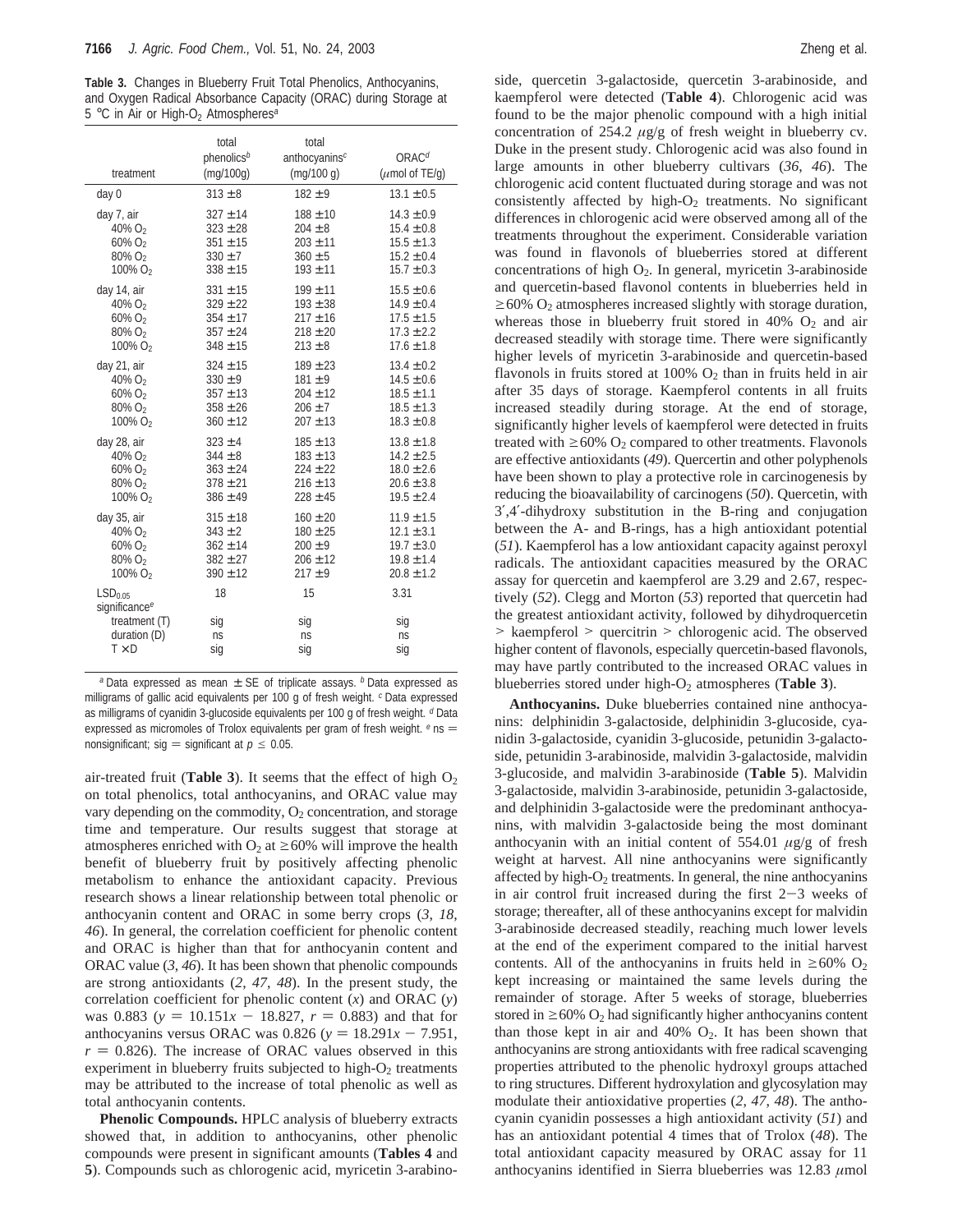Table 4. Changes of Chlorogenic Acid and Individual Flavonols in Blueberry Fruit during Storage in Air or High-O<sub>2</sub> Atmospheres<sup>a</sup>

| treatment                                                                                         | chlorogenic            | myricetin                | quercetin                 | quercetin                | quercetin                | kaempferol                           |
|---------------------------------------------------------------------------------------------------|------------------------|--------------------------|---------------------------|--------------------------|--------------------------|--------------------------------------|
|                                                                                                   | acid                   | 3-arabinoside $b$        | 3-qalactoside $c$         | 3-arabinoside $c$        | derivative $c$           | derivative <sup><math>d</math></sup> |
| day 0                                                                                             | $254.2 \pm 12.3$       | $9.7 \pm 0.7$            | $97.8 \pm 9.9$            | $8.1 \pm 2.7$            | $15.9 \pm 0.2$           | $10.2 \pm 0.5$                       |
| day 8, air                                                                                        | $248.1 \pm 23.0$       | $10.9 \pm 0.8$           | $100.7 \pm 14.4$          | $6.8 \pm 0.5$            | $17.8 \pm 0.5$           | $11.8 \pm 3.3$                       |
| $40\%$ O <sub>2</sub>                                                                             | $225.3 \pm 24.6$       | $9.3 \pm 0.4$            | $87.4 \pm 8.8$            | $6.9 \pm 0.1$            | $15.1 \pm 1.0$           | $12.7 \pm 1.9$                       |
| 60% O <sub>2</sub>                                                                                | $239.6 \pm 3.2$        | $11.6 \pm 2.0$           | $89.9 + 8.5$              | $7.9 \pm 0.4$            | $15.8 \pm 0.4$           | $12.3 \pm 1.5$                       |
| 80% O <sub>2</sub>                                                                                | $229.4 \pm 28.2$       | $10.6 \pm 0.3$           | $114.6 \pm 10.4$          | $6.0 \pm 0.3$            | $20.1 \pm 3.8$           | $10.1 \pm 0.7$                       |
| 100% O <sub>2</sub>                                                                               | $274.5 \pm 23.7$       | $13.3 \pm 0.6$           | $131.1 \pm 17.3$          | $7.6 \pm 0.4$            | $24.2 \pm 2.9$           | $11.9 \pm 0.5$                       |
| day 14, air                                                                                       | $240.1 \pm 26.6$       | $10.6 \pm 1.3$           | $95.6 \pm 13.3$           | $7.0 \pm 0.1$            | $16.1 \pm 1.9$           | $12.7 \pm 0.2$                       |
| 40% O <sub>2</sub>                                                                                | $257.0 \pm 16.5$       | $8.9 \pm 1.0$            | $62.8 \pm 17.9$           | $5.4 \pm 1.5$            | $13.9 \pm 2.5$           | $11.9 \pm 0.2$                       |
| $60\%$ O <sub>2</sub>                                                                             | $277.7 \pm 29.9$       | $12.7 \pm 1.2$           | $100.6 \pm 13.0$          | $7.7 \pm 1.2$            | $20.6 \pm 2.1$           | $13.4 \pm 0.7$                       |
| 80% O <sub>2</sub>                                                                                | $246.3 \pm 5.9$        | $8.9 \pm 0.9$            | $91.8 \pm 13.0$           | $5.8 \pm 0.7$            | $18.3 \pm 6.8$           | $13.9 \pm 0.9$                       |
| 100% O <sub>2</sub>                                                                               | $265.1 \pm 12.0$       | $12.3 \pm 1.2$           | $97.3 \pm 15.3$           | $7.3 \pm 1.9$            | $18.8 \pm 0.6$           | $13.5 \pm 0.5$                       |
| day 21, air                                                                                       | $297.1 \pm 26.3$       | $8.2 \pm 1.7$            | $75.8 \pm 13.6$           | $5.3 \pm 1.3$            | $15.1 \pm 2.8$           | $10.2 \pm 0.7$                       |
| $40\%$ O <sub>2</sub>                                                                             | $264.2 \pm 29.7$       | $7.2 \pm 1.0$            | $91.6 \pm 12.4$           | $5.4 \pm 0.4$            | $16.7 \pm 0.8$           | $13.0 \pm 0.7$                       |
| $60\%$ O <sub>2</sub>                                                                             | $280.3 \pm 20.8$       | $10.7 \pm 2.3$           | $98.3 \pm 15.0$           | $7.0 \pm 1.0$            | $18.0 \pm 1.0$           | $13.3 \pm 1.2$                       |
| 80% O <sub>2</sub>                                                                                | $296.7 \pm 30.2$       | $11.2 \pm 1.91$          | $112.5 \pm 19.2$          | $10.4 \pm 1.5$           | $20.4 \pm 1.6$           | $13.2 \pm 1.2$                       |
| 100% O <sub>2</sub>                                                                               | $311.5 \pm 25.9$       | $13.8 \pm 2.1$           | $101.9 \pm 15.1$          | $8.2 \pm 0.8$            | $20.5 \pm 4.7$           | $14.6 \pm 1.5$                       |
| day 28, air                                                                                       | $255.2 + 27.6$         | $7.6 \pm 0.8$            | $89.1 \pm 11.8$           | $5.2 \pm 0.6$            | $16.4 \pm 1.4$           | $11.4 \pm 0.8$                       |
| $40\%$ O <sub>2</sub>                                                                             | $281.4 \pm 3.5$        | $8.3 \pm 1.4$            | $101.0 \pm 12.7$          | $5.5 \pm 0.2$            | $19.4 \pm 2.3$           | $11.1 \pm 0.9$                       |
| 60% O <sub>2</sub>                                                                                | $268.8 \pm 27.1$       | $9.6 \pm 0.5$            | $107.0 \pm 5.3$           | $6.9 \pm 0.3$            | $17.6 \pm 1.1$           | $13.3 \pm 0.4$                       |
| 80% O <sub>2</sub>                                                                                | $309.8 \pm 13.0$       | $13.0 \pm 3.1$           | $117.4 \pm 19.0$          | $7.8 \pm 1.3$            | $22.1 \pm 5.1$           | $13.4 \pm 0.1$                       |
| 100% O <sub>2</sub>                                                                               | $273.6 \pm 13.5$       | $16.1 \pm 0.7$           | $116.9 \pm 12.6$          | $9.9 \pm 0.9$            | $20.6 \pm 2.4$           | $17.7 \pm 3.6$                       |
| day 35, air                                                                                       | $280.1 \pm 16.7$       | $6.6 \pm 3.2$            | $71.3 \pm 11.2$           | $4.8 \pm 1.5$            | $13.4 \pm 1.3$           | $11.2 \pm 1.8$                       |
| 40% O <sub>2</sub>                                                                                | $267.3 \pm 23.8$       | $6.7 \pm 2.8$            | $90.0 + 9.2$              | $4.8 \pm 0.2$            | $14.8 \pm 3.6$           | $11.3 \pm 2.5$                       |
| 60% O <sub>2</sub>                                                                                | $279.3 \pm 29.4$       | $10.0 \pm 1.9$           | $101.1 \pm 16.3$          | $6.7 \pm 1.0$            | $17.9 \pm 4.7$           | $13.2 \pm 2.2$                       |
| 80% O <sub>2</sub>                                                                                | $248.7 \pm 21.3$       | $11.2 \pm 1.0$           | $107.8 \pm 13.7$          | $6.9 \pm 1.0$            | $18.7 \pm 3.5$           | $14.9 \pm 1.4$                       |
| 100% O <sub>2</sub>                                                                               | $251.9 \pm 31.3$       | $11.1 \pm 0.9$           | $125.1 \pm 9.4$           | $7.1 \pm 1.2$            | $21.1 \pm 2.0$           | $16.0 \pm 1.8$                       |
| LSD <sub>0.05</sub><br>significance <sup>e</sup><br>treatment (T)<br>duration (D)<br>$T \times D$ | 44.7<br>ns<br>ns<br>ns | 1.4<br>sig<br>sig<br>sig | 15.2<br>sig<br>sig<br>sig | 1.3<br>sig<br>sig<br>sig | 1.7<br>sig<br>sig<br>sig | 0.8<br>sig<br>sig<br>sig             |

*<sup>a</sup>* Data expressed as mean ± SE of triplicate assays. *<sup>b</sup>* Data of myricetin 3-arabinoside expressed as micrograms of myricetin equivalents per gram of fresh weight. *<sup>c</sup>* Data of quercetiin aglycons expressed as micrograms of quercetin equivalents per gram of fresh weight. *<sup>d</sup>* Data of kaempferol derivative expressed as micrograms of kaempferol equivalents per gram of fresh weight.  $e$  ns = nonsignificant; sig = significant at  $p \le 0.05$ .

| Table 5. Changes of Main Individual Anthocyanins in Blueberry Fruit during Storage in Air or High-O <sub>2</sub> Atmospheres <sup>a</sup> |  |  |  |  |
|-------------------------------------------------------------------------------------------------------------------------------------------|--|--|--|--|
|-------------------------------------------------------------------------------------------------------------------------------------------|--|--|--|--|

| treatment                                                                                | delphinidin               | delphinidin              | cyanidin                  | cyanidin                  | petunidin                 | petunidin                 | malvidin                  | malvidin                 | malvidin                  |
|------------------------------------------------------------------------------------------|---------------------------|--------------------------|---------------------------|---------------------------|---------------------------|---------------------------|---------------------------|--------------------------|---------------------------|
|                                                                                          | 3-galactoside $b$         | 3-glucoside              | 3-galactoside             | 3-glucoside               | 3-galactoside             | 3-arabinoside             | 3-galactoside             | 3-glucoside              | 3-arabinoside             |
| day 0                                                                                    | $203.7 \pm 14.7$          | $11.5 \pm 2.5$           | $65.2 \pm 8.9$            | $88.6 \pm 6.4$            | $214.5 \pm 14.8$          | $131.8 \pm 8.8$           | $554.0 \pm 17.6$          | $7.4 \pm 5.3$            | $247.8 \pm 16.9$          |
| day 8, air                                                                               | $226.3 \pm 15.9$          | $12.9 \pm 2.9$           | $69.4 \pm 1.5$            | $97.1 \pm 17.1$           | $234.9 \pm 22.3$          | $148.9 \pm 1.2$           | $632.5 \pm 29.3$          | $13.9 \pm 6.8$           | $285.1 \pm 28.5$          |
| $40\%$ O <sub>2</sub>                                                                    | $202.5 \pm 14.8$          | $9.1 \pm 1.8$            | $64.2 \pm 12.1$           | $93.0 \pm 14.4$           | $223.6 \pm 13.6$          | $151.0 \pm 5.2$           | $684.1 \pm 28.9$          | $13.3 \pm 4.7$           | $313.1 \pm 21.9$          |
| $60\%$ O <sub>2</sub>                                                                    | $223.3 \pm 25.8$          | $12.8 \pm 2.7$           | $72.3 \pm 9.2$            | $99.0 \pm 9.6$            | $242.6 \pm 27.2$          | $145.7 \pm 0.3$           | $634.5 \pm 13.0$          | $10.7 \pm 3.8$           | $284.7 \pm 29.3$          |
| 80% O <sub>2</sub>                                                                       | $217.6 \pm 2.2$           | $10.7 \pm 6.0$           | $78.5 \pm 4.1$            | $96.1 \pm 5.1$            | $230.4 \pm 7.0$           | $137.4 \pm 3.5$           | $533.4 \pm 20.9$          | $5.8 \pm 1.8$            | $262.6 \pm 21.7$          |
| $100\% O_2$                                                                              | $252.0 \pm 8.6$           | $14.9 \pm 6.2$           | $90.8 \pm 7.2$            | $110.7 \pm 3.5$           | $261.4 \pm 6.8$           | $163.6 \pm 14.5$          | $620.3 \pm 21.7$          | $13.4 \pm 5.7$           | $290.7 \pm 10.8$          |
| day 14, air                                                                              | $220.7 \pm 23.0$          | $12.4 \pm 1.9$           | $72.3 \pm 5.8$            | $97.8 + 9.1$              | $238.7 \pm 19.5$          | $151.8 \pm 6.0$           | $681.2 + 23.7$            | $13.9 \pm 5.1$           | $311.6 \pm 14.7$          |
| 40% $O2$                                                                                 | $177.1 \pm 5.3$           | $10.1 \pm 0.9$           | $58.4 \pm 3.6$            | $78.9 \pm 5.2$            | $197.0 \pm 5.6$           | $123.5 \pm 4.6$           | $600.2 \pm 22.9$          | $8.2 \pm 5.1$            | $277.7 \pm 4.1$           |
| 60% O <sub>2</sub>                                                                       | $256.6 \pm 12.3$          | $18.3 \pm 1.2$           | $85.8 \pm 4.4$            | $120.4 \pm 6.4$           | $270.3 \pm 10.6$          | $184.0 \pm 2.8$           | $720.5 \pm 20.9$          | $17.2 \pm 2.0$           | $349.6 \pm 6.9$           |
| 80% O <sub>2</sub>                                                                       | $183.4 \pm 11.9$          | $10.1 \pm 2.7$           | $55.7 \pm 3.5$            | $76.6 \pm 2.0$            | $195.6 \pm 16.9$          | $143.3 \pm 4.9$           | $622.2 \pm 23.3$          | $15.5 \pm 2.1$           | $317.7 \pm 4.0$           |
| 100% O <sub>2</sub>                                                                      | $256.3 \pm 8.6$           | $13.0 \pm 1.7$           | $90.9 \pm 10.1$           | $118.4 \pm 2.5$           | $280.6 \pm 14.9$          | $173.0 \pm 4.3$           | $737.5 \pm 32.8$          | $15.8 \pm 5.6$           | $345.2 \pm 12.5$          |
| day 21, air                                                                              | $169.8 \pm 13.0$          | $10.4 \pm 1.1$           | $55.6 \pm 4.4$            | $82.5 \pm 5.5$            | $179.5 \pm 14.7$          | $129.8 \pm 13.1$          | $530.1 \pm 34.9$          | $9.6 \pm 6.4$            | $273.5 \pm 23.6$          |
| $40\%$ O <sub>2</sub>                                                                    | $170.3 \pm 12.1$          | $11.1 \pm 2.6$           | $59.7 \pm 2.1$            | $77.6 \pm 6.4$            | $190.3 \pm 13.6$          | $136.7 \pm 10.1$          | $578.7 \pm 20.6$          | $12.0 \pm 4.3$           | $289.8 \pm 10.1$          |
| $60\%$ $O2$                                                                              | $232.5 \pm 4.2$           | $13.2 \pm 1.9$           | $79.5 \pm 5.3$            | $109.0 \pm 1.7$           | $246.9 \pm 11.4$          | $150.1 \pm 6.9$           | $650.2 \pm 22.6$          | $10.2 \pm 5.2$           | $321.5 \pm 12.7$          |
| 80% O <sub>2</sub>                                                                       | $230.8 \pm 11.1$          | $13.2 \pm 3.9$           | $80.0 \pm 24.9$           | $112.3 \pm 31.1$          | $235.2 \pm 18.3$          | $140.5 \pm 0.7$           | $588.4 \pm 20.8$          | $10.4 \pm 6.0$           | $295.9 \pm 7.6$           |
| 100% O <sub>2</sub>                                                                      | $253.5 \pm 21.9$          | $10.0 \pm 2.8$           | $81.9 \pm 35.0$           | $123.1 \pm 37.1$          | $254.4 \pm 34.4$          | $175.4 \pm 5.9$           | $696.9 \pm 26.8$          | $10.7 \pm 4.1$           | $355.4 \pm 13.9$          |
| day 28, air                                                                              | $170.5 \pm 7.3$           | $8.6 \pm 0.7$            | $60.6 \pm 4.6$            | $85.6 \pm 6.4$            | $183.1 \pm 9.8$           | $125.7 \pm 3.0$           | $508.9 \pm 33.6$          | $7.0 \pm 3.6$            | $299.1 \pm 5.4$           |
| $40\%$ O <sub>2</sub>                                                                    | $173.2 \pm 17.7$          | $10.4 \pm 3.6$           | $62.3 \pm 12.7$           | $89.2 \pm 13.2$           | $189.7 \pm 12.5$          | $134.8 \pm 3.3$           | $510.1 \pm 35.6$          | $4.8 \pm 3.2$            | $303.2 \pm 15.1$          |
| 60% O <sub>2</sub>                                                                       | $201.4 \pm 6.4b$          | $10.4 \pm 0.8$           | $63.7 \pm 0.7$            | $88.3 \pm 1.2$            | $218.1 \pm 4.8$           | $156.0 \pm 7.6$           | $654.7 \pm 32.7$          | $15.6 \pm 1.9$           | $320.2 \pm 16.3$          |
| 80% O <sub>2</sub>                                                                       | $229.1 \pm 12.5$          | $14.2 \pm 4.6$           | $74.3 \pm 11.3$           | $104.8 \pm 13.0$          | $227.6 \pm 11.3$          | $165.2 \pm 3.4$           | $609.6 \pm 35.9$          | $10.5 \pm 3.5$           | $331.8 \pm 2.8$           |
| 100% O <sub>2</sub>                                                                      | $251.7 \pm 13.3$          | $14.8 \pm 1.7$           | $87.7 \pm 12.6$           | $114.8 \pm 6.0$           | $278.6 \pm 24.5$          | $176.2 \pm 22.8$          | $762.9 \pm 45.0$          | $18.2 \pm 7.2$           | $360.3 \pm 54.0$          |
| day 35, air                                                                              | $111.3 \pm 15.4$          | $5.4 \pm 0.7$            | $47.3 \pm 11.9$           | $60.3 \pm 8.5$            | $140.1 \pm 1.3$           | $107.3 \pm 4.2$           | $454.3 \pm 29.9$          | $6.1 \pm 3.1$            | $274.8 \pm 4.0$           |
| $40\%$ O <sub>2</sub>                                                                    | $138.1 \pm 12.9$          | $8.4 \pm 3.3$            | $53.5 \pm 6.06$           | $74.9 \pm 17.4$           | $164.2 \pm 22.5$          | $113.9 \pm 3.9$           | $455.7 \pm 27.7$          | $4.4 \pm 4.1$            | $274.1 \pm 0.6$           |
| $60\%$ $O2$                                                                              | $186.2 \pm 16.2$          | $12.1 \pm 3.3$           | $68.9 \pm 12.4$           | $98.0 \pm 14.3$           | $213.0 \pm 3.8$           | $150.4 \pm 2.8$           | $587.1 \pm 20.3$          | $11.1 \pm 6.8$           | $321.1 \pm 12.6$          |
| 80% O <sub>2</sub>                                                                       | $222.4 \pm 11.5$          | $13.2 \pm 2.2$           | $79.1 \pm 11.5$           | $102.7 \pm 3.5$           | $241.3 \pm 3.4$           | $146.6 \pm 4.9$           | $625.7 \pm 28.9$          | $9.9 \pm 4.4$            | $317.9 \pm 14.3$          |
| 100% O <sub>2</sub>                                                                      | $242.8 \pm 20.1$          | $15.7 \pm 7.2$           | $83.9 \pm 6.1$            | $122.3 \pm 17.1$          | $259.4 \pm 18.3$          | $167.4 \pm 4.7$           | $663.3 \pm 23.2$          | $17.6 \pm 2.6$           | $356.2 \pm 9.6$           |
| LSD <sub>0.05</sub><br>significance $c$<br>treatment (T)<br>duration (D)<br>$T \times D$ | 20.4<br>sig<br>sig<br>sig | 2.1<br>sig<br>sig<br>sig | 14.3<br>sig<br>sig<br>sig | 17.5<br>sig<br>sig<br>sig | 19.4<br>sig<br>sig<br>sig | 11.7<br>sig<br>sig<br>sig | 63.8<br>sig<br>sig<br>sig | 2.3<br>sig<br>sig<br>sig | 21.6<br>sig<br>siğ<br>sig |

*<sup>a</sup>* Data expressed as mean ± SE of triplicate assays. *<sup>b</sup>* Data of anthocyanidin expressed as micrograms of cyanidin 3-glucoside equivalents per gram of fresh weight.  $c$  ns = nonsignificant; sig = significant at  $p \le 0.05$ .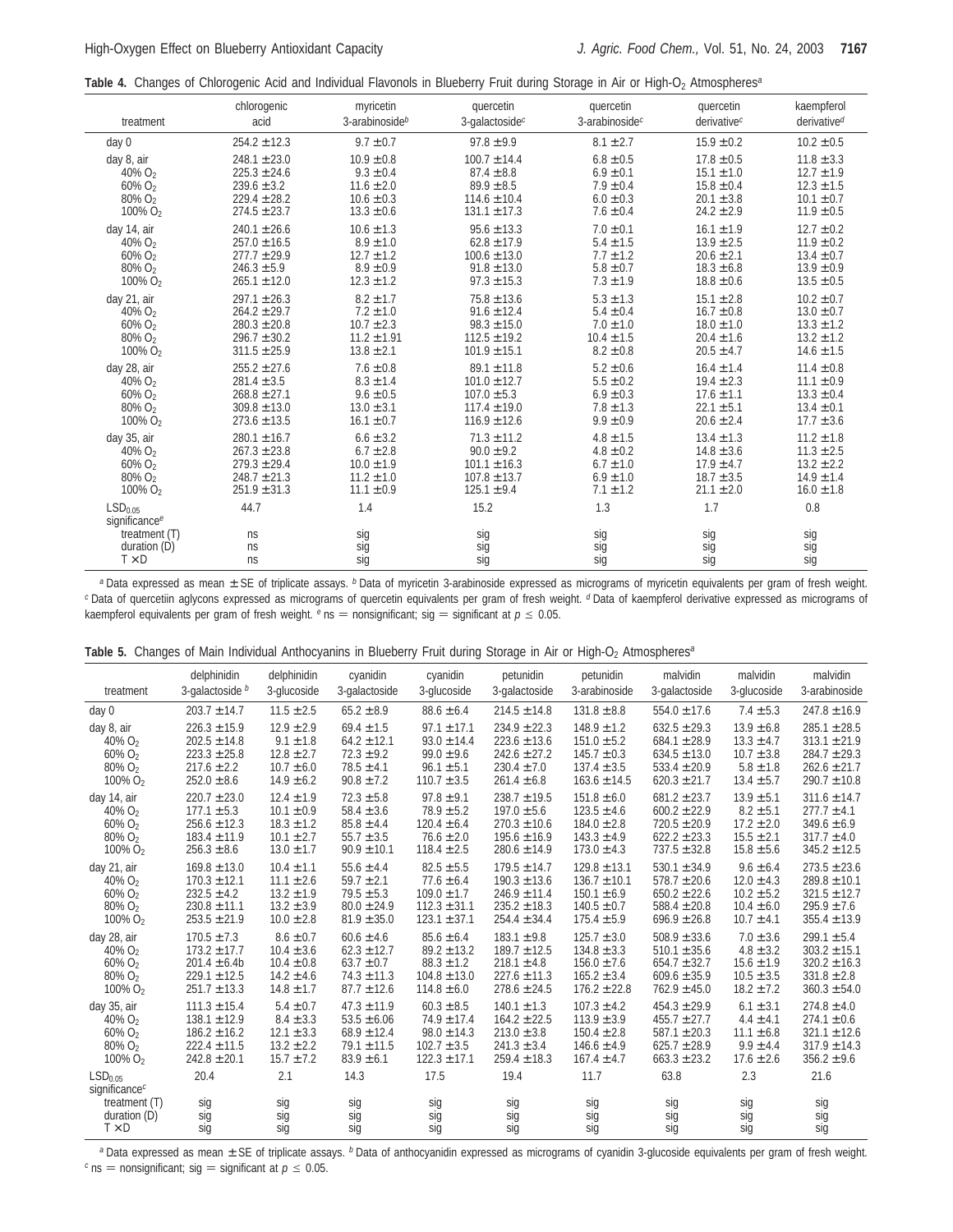of TE/g of fresh weight and accounted for 56.3% of the total ORAC value in fruit extracts, which indicated that anthocyanins showed significant contribution to antioxidant activity in blueberry (*46*). Therefore, the higher ORAC values in blueberries stored at high- $O_2$  levels between 60 and 100% may be largely ascribed to the higher contents of nine anthocyanins, in particular, malvidin-based anthocyanins, due to their high concentrations in the same fruit.

In summary, the data presented in this paper indicate that high- $O<sub>2</sub>$  treatments significantly affect blueberry decay, total and individual phenolic compounds, and ORAC value. High-O2 levels between 60 and 100% generally had significantly less decay rate and higher ORAC value and total phenolic and total anthocyanins contents after 5 weeks of storage.

#### **ABBREVIATIONS USED**

AAPH, 2′,2′-azobis(2-amidinopropane) dihydrochloride; ORAC, oxygen radical absorbance capacity; R-PE, (*R*)-phycoerythrin; Trolox, 6-hydroxy-2,5,7,8-tetramethylchroman-2-carboxylic acid; TE, Trolox equivalents.

#### **ACKNOWLEDGMENT**

We thank Ana Allende, David Spaulding, and Hilarine Repace for their technical assistance.

## **LITERATURE CITED**

- (1) Cao, G.; Sofic, E.; Prior, R. L. Antioxidant capacity of tea and common vegetables. *J. Agric. Food Chem*. **<sup>1996</sup>**, *<sup>44</sup>*, 3426- 3441.
- (2) Wang, H.; Cao, G.; Prior, R. L. Oxygen radical absorbing capacity of anthocyanins. *J. Agric. Food Chem*. **<sup>1997</sup>**, *<sup>45</sup>*, 304- 309.
- (3) Prior, R. L.; Cao, G.; Martin, A.; Sofic, E.; McEwen, J.; O'Brien, C.; Lischner, N.; Ehlenfeldt, M.; Kalt, W.; Krewer, G.; Mainand, C. M. Antioxidant capacity as influenced by total phenolic and anthocyanin content, maturity, and variety of *Vaccinium* species. *J. Agric. Food Chem.* **<sup>1998</sup>**, *<sup>46</sup>*, 2686-2693.
- (4) Velioglu, Y. S.; Mazza, G.; Gao, L.; Oomah, B. D. Antioxidant activity and total phenolics in selected fruits, vegetables, and grain products. *J. Agric. Food Chem*. **<sup>1998</sup>**, *<sup>46</sup>*, 4113-4117.
- (5) Wang, S. Y.; Jiao, H. Scavenging capacity of berry crops on superoxide radicals, hydrogen peroxide, hydroxyl radicals, and singlet oxygen. *J. Agric. Food Chem*. **<sup>2000</sup>**, *<sup>48</sup>*, 5677-5684.
- (6) Köhkönen, M. P.; Hopia, A. I.; Heinonen, M. Berry phenolics and their antioxidant activity. *J. Agric. Food Chem.* **2001**, *49*, <sup>4076</sup>-4082.
- (7) Lattanzio, V.; Decicco, V.; Divenere, D.; Lima, G.; Salerno, M. Antifungal activity of phenolics against fungi commonly encountered during storage. *Ital. J. Food Sci.* **<sup>1994</sup>**, *<sup>6</sup>*, 23-30.
- (8) Ames, B. M. Dietary carcinogens and anticarcinogens: oxygen radicals and degenerative diseases. *Science* **<sup>1983</sup>**, *<sup>221</sup>*, 1256- 1263.
- (9) Hertog, M. G. L.; Feskens, E. J. M.; Hollman, P. C. H.; Katan, M. B.; Kromhout, D. Dietary antioxidant flavonoids and risk of coronary heart disease: the Zutphen elderly study. *Lancet* **1993**, *<sup>34</sup>*2, 1007-1011.
- (10) Knekt, P.; Jarvinen, R.; Reunanen, A.; Maateka, J. Flavonoids intake and coronary mortality in Finland: a cohort study. *Br. Med. J.* **<sup>1996</sup>**, *<sup>312</sup>*, 478-481.
- (11) Keli, S. O.; Hertog, M. G. L.; Feskens, E. J. M.; Kromhout, D. Dietary flavonoids, antioxidant vitamins, and incidence of stroke: the Zutphen study. *Arch. Intern. Med.* **<sup>1996</sup>**, *<sup>156</sup>*, 637- 642.
- (12) Knekt, P.; Jarvinen, R.; Reppanen, R.; Heliovaara, M.; Teppo, L.; Pukkala, E.; Aroma, A. Dietary flavonoids and the risk of lung cancer and other malignant neoplasms. *Am. J. Epidemiol.* **<sup>1997</sup>**, *<sup>146</sup>*, 223-230.
- (13) Wang, S. Y.; Jiao, H. Changes in oxygen-scavenging systems and membrane lipid peroxidation during maturation and ripening in blackberry. *J. Agric. Food Chem.* **<sup>2001</sup>**, *<sup>49</sup>*, 1612-1619.
- (14) Heinonen, I. M.; Meyer, A. S.; Frankel, E. N. Antioxidant activity of berry phenolics on human low-density lipoprotein and liposome oxidation. *J. Agric. Food Chem.* **<sup>1998</sup>**, *<sup>46</sup>*, 4107-4112.
- (15) Wang, H.; Cao, G.; Prior, R. L. Total antioxidant capacity of fruits. *J. Agric. Food Chem.* **<sup>1996</sup>**, *<sup>44</sup>*, 701-705.
- (16) Ames, B. M.; Shigena, M. K.; Hagen, T. M. Oxidants, antioxidants and the degenerative diseases of aging. *Proc. Natl. Acad. Sci. U.S.A.* **<sup>1993</sup>**, *<sup>90</sup>*, 7915-7922.
- (17) Wang, S. Y.; Zheng, W.; Galletta, G. J. Cultural system affects quality and antioxidant capacity in strawberries. *J. Agric. Food Chem.* **<sup>2002</sup>**, *<sup>50</sup>*, 6534-6542.
- (18) Kalt, W.; Forney, C. F.; Martin, A.; Prior, R. L. Antioxidant capacity, vitamin C, phenolics, and anthocyanins after fresh storage of small fruits. *J. Agric. Food Chem.* **<sup>1999</sup>**, *<sup>47</sup>*, 4638- 4644.
- (19) Gil, M. I.; Holcroft, D. M.; Kader, A. A. Changes in strawberry anthocyanins and other polyphenols in response to carbon dioxide treatments. *J. Agric. Food Chem.* **<sup>1997</sup>**, *<sup>45</sup>*, 1662-1667.
- (20) Curry, E. A. Effect of postharvest handling and storage on apple nutritional atatus using antioxidants as a model. *Hortic. Technol.* **<sup>1997</sup>**, *<sup>7</sup>*, 240-243.
- (21) Awad, M. A.; de Jager, A. Flavonoid and chlorogenic acid concentrations in skin of 'Jonagold' and 'Elstar' apples during and after regular and ultra-low oxygen storage. Postharvest Biol. *Technol*. **<sup>2000</sup>**, *<sup>20</sup>*, 15-24.
- (22) Van der Sluis, A. A.; Dekker, M.; de Jager, A.; Jongen, W. M. F. Activity and concentration of polyphenolic antioxidants in apple: Effect of cultivar, harvest year, and storage conditions. *J. Agric. Food Chem.* **<sup>2001</sup>**, *<sup>49</sup>*, 3606-3613.
- (23) Gil, M. I.; Ferreres, F.; Tomás-Barberán, F. A. Effect of postharvest storage and processing on antioxidant constituents (flavonoids and vitamin C) of fresh-cut spinach. *J. Agric. Food Chem.* **<sup>1999</sup>**, *<sup>47</sup>*, 2213-2217.
- (24) Gil, M. I.; Tomás-Barberán, F. A.; Hess-Pierce, B.; Holcroft, D. M.; Kader, A. A. Antioxidant activity of pomegranate juice and its relationship with phenolic composition and processing. *J. Agric. Food Chem.* **<sup>2000</sup>**, *<sup>48</sup>*, 4581-4589.
- (25) Häkkinnen, S. H.; Kärenlampi, S. O.; Mykkänen, H. M.; Heinonen, I. M.; Törrönen, A. R. Ellagic acid content in berries: influence of domestic processing and storage. *Eur. Food Res. Technol.* **<sup>2000</sup>**, *<sup>212</sup>*, 75-80.
- (26) Häkkinnen, S. H.; Kärenlampi, S. O.; Mykkänen, H. M.; Törrönen, A. R. Influence of domestic processing and storage on flavonol contents in berries. *J. Agric. Food Chem.* **2000**, *48*, <sup>2960</sup>-2965.
- (27) Ancos, B.; González, E. M.; Cano, P. Ellagic acid, vitamin C, and total phenolic contents and radical scavenging capacity affected by freezing and frozen storage in raspberry fruit. *J. Agric. Food Chem.* **<sup>2000</sup>**, *<sup>48</sup>*, 4565-4570.
- (28) Mazza, G.; Miniati, E. Small fruits. In *Anthocyanins in Fruits, Vegetables, and Grain*s; Mazza, G., Miniati, E., Eds.; CRC Press: Boca Raton, FL, 1993; p 362.
- (29) Kalt, W.; McRae, K. B.; Hamilton, L. C. Relationship between surface color and other maturity indices in wild lowbush blueberries. *Can. J. Plant Sci*. **<sup>1996</sup>**, *<sup>75</sup>*, 485-490.
- (30) McGuire, R. G. Reporting of objective color measurements. *HortScience* **<sup>1992</sup>**, *<sup>27</sup>*, 1254-1255.
- (31) Slinkard, K.; Singleton, V. L. Total phenol analysis: Automation and comparison with manual methods. *Am. J. Enol. Vitic.* **1977**, *<sup>28</sup>*, 49-55.
- (32) Cheng, G. W.; Breen, P. J. Activity of phenylalanine ammonialyase (PAL) and concentrations of anthocyanins and phenolics in developing strawberry fruit. *J. Am. Soc. Hortic. Sci.* **1991**, *<sup>116</sup>*, 865-869.
- (33) Cao, G.; Alessio, H. M.; Culter, R. G. Oxygen-radical absorbance capacity assay for antioxidants. *Free Radical Biol. Med.* **1993**, *<sup>14</sup>*, 303-311.